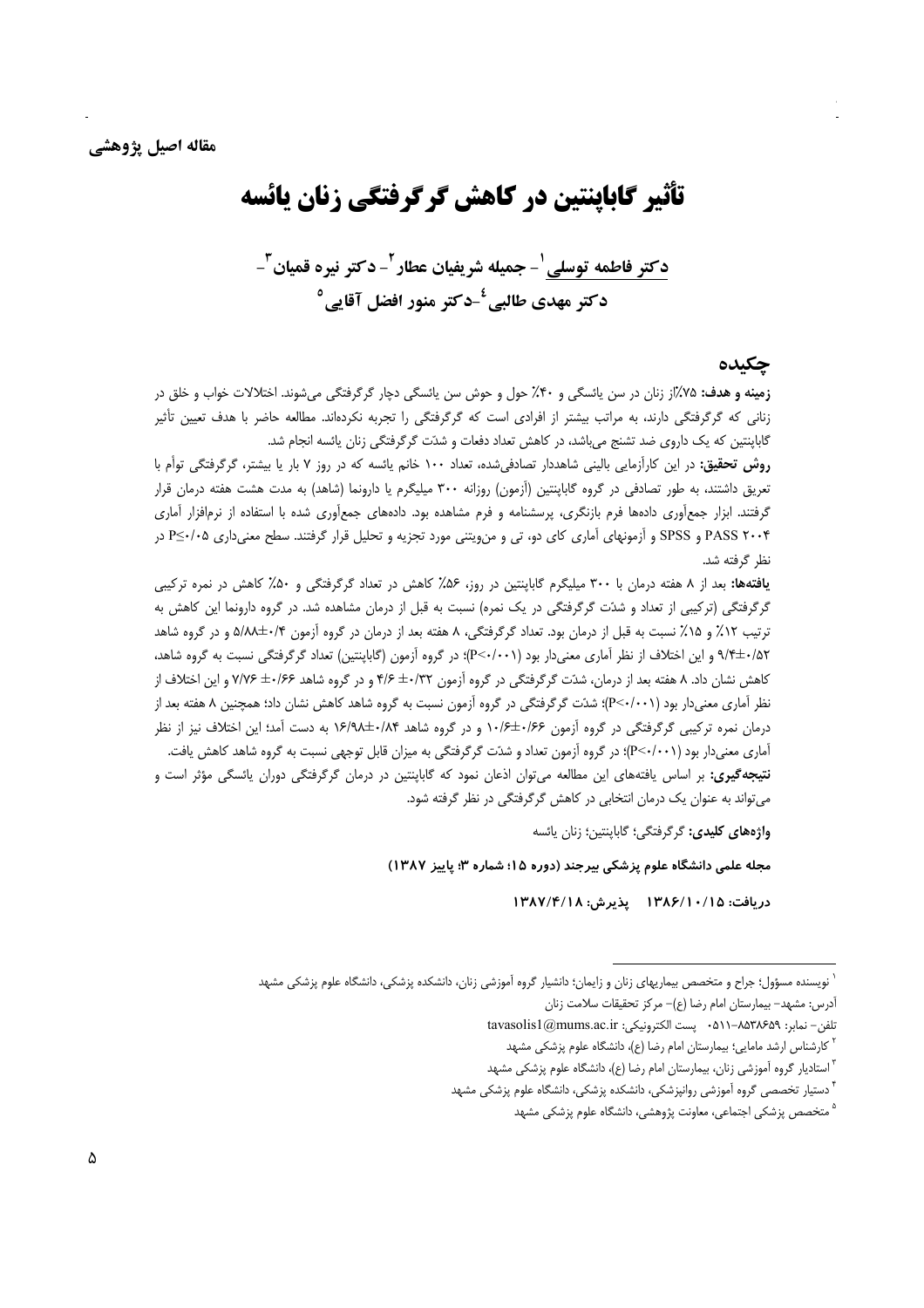#### مقدمه

شایعترین مشکل زنان پائسه گرگرفتگی است (۱)؛ ۷۵٪ از زنان بعد از سن پائسگی و ۴۰٪ حوالی سن پائسگی به درجاتی متفاوت، دچار گرگرفتگی میشوند (۲). گرگرفتگی در بیشتر زنان یک تا دو سال طول میکشد اما در ۲۵٪ موارد بیش از پنج سال دوام می یابد. واژه گرگرفتگی توصیفی از آغاز ناگهانی قرمز شدن پوست سر، گردن و سینه است که با احساس گرمای شدید در بدن همراه است و گاهی با تعریق شدید پایان می<u>،</u>بابد. مدّت گرگرفتگی از چند ثانیه تا چند دقیقه متغیر است و بندرت تا یک ساعت طول می کشد. فیزیولوژی گرگرفتگی ناشناخته است اما این علامت ظاهراً از هیپوتالاموس سرچشمه میگیرد و در اثر کاهش استروژن ایجاد می شود؛ با وجود این تمام گرگرفتگی ها در اثر کمبود استروژن ایجاد نمیشوند (۳،۲). گرگرفتگی در زنان پائسه با اختلالات خواب و خلق و خو همراه مي باشد (۵،۴)؛ علاوه بر این، مطالعات نشان دادهاند نوعی داروی ضدّ تشنج به نام گاباينتين ٌ علائم وازوموتور را كاهش مىدهد. گاباينتين نوعي آنالوگ اسید گاماآمینوبوتیریک<sup>†</sup> است که از سال ۱۹۹۴ برای درمان تشنج مورد استفاده قرار گرفته و فرایند تأثیر آن بر روی گرگرفتگی ناشناخته است. این دارو جهت درمان سردردهای میگرنی، اختلالات پانیک (دهشت)، دردهای نوروپاتیک و کنترل اپی لیسی در طیّ بارداری مورد استفاده قرار می گیرد (۵،۳). در یک کارآزمایی بالینی، درمان با گاباینتین در عرض دوازده هفته، موجب کاهش گرگرفتگی به میزان ۵۰٪ در گروه مورد و ۳۸٪ در گروه شاهد شد. شايعترين عوارض جانبي گاباپنتين در اين مطالعه خواب آلودگی (۲۰٪) و سرگیجه (۱۳٪) گزارش شده است (۶)؛ Albertazzi و همکاران نیز در سال ۲۰۰۳ کارایی گاباینتین را بر كاهش علائم يائسگى بررسى نمودند. در اين مطالعه به یازده نفر خانم پائسه که منع مصرف هورمون درمانی داشتند، روزانه ۳۰۰ میلیگرم گاباینتین تجویز شد و بر اساس علائم

گرگرفتگی تا دوز ۱۲۰۰ میلیگرم افزایش یافت. علائم یائسگی شامل نمرات گرگرفتگی از ۲۵/۷۲ به ۱۹/۲۵ و تیش قلب (P<-/··۱)) میش قلب (P<-/··۱)) و تیش قلب (P<-/··۱) بیجهت (P<۰/۰۰۰۱)، افسردگی (P=۰/۰۲۳)، دردهای عضلانی و مفاصل (P=٠/٠٢١)، بی حسّی و کاهش حس در اندام تحتانی (P<٠/٠٠١) پس از درمان نسبت به قبل از درمان كاهش معنى دارى را نشان داد (۷)؛ گرچه مصرف هورمون درمانی در کاهش گرگرفتگی مؤثر است ولی مصرف طولانی مدّت آن با نگرانی افزایش خطر سرطان پستان همراه است. مطالعات اخیر نشان دهنده افزایش میزان بیماریهای قلبي در زنان يائسه مصرف¢کننده هورمون ميباشد؛ همچنين بسیاری از زنان یائسه منع مصرف هورمون دارند و گروهی نیز راضی به مصرف آن نیستند (٩،٨). بسیاری از عوامل غیر هورمونی مانند داروهای ضدّ افسردگی، ضدّ فشار خون، ويتامين E، محصولات سويا، بلادونا، تركيبات ارگوتامين و طبّ سوزنی جهت گرگرفتگی زنان یائسه مورد مطالعه قرار گرفتهاند که خیلی مؤثر واقع نشدهاند (١١،١٠).

مطالعه حاضر با هدف تعيين تأثير گاباپنتين بر روي تعداد و شدّت گرگرفتگی در زنان یائسه انجام شد.

# روش تحقيق

این مطالعه کارآزمایی بالینی شاهددار تصادفی شده و یک سوکور می باشد و در آن از یک طرح دو گروهی آزمون و شاهد استفاده شد. نمونه پژوهش ۱۰۰ نفر خانم یائسه ۴۵–۶۵ ساله بودند که در سالهای ۸۶–۱۳۸۵ جهت درمان به درمانگاه یائسگی بیمارستان امام رضا (ع) شهر مشهد مراجعه کردند. این افراد به منظور تکمیل پرسشنامه سواد خواندن و نوشتن داشتند؛ در روز به طور متوسط هفت بار یا بیشتر گرگرفتگی همراه با تعریق داشتند؛ بیش از دوازده ماه دچار قطع قاعدگی شده بودند و مقادیر هورمون محرک فولیکولی بیشتر از ۴۰MIU/mL) داشتند (FSH>۴۰ MIU/mL) و در صورت شرایط ورود به مطالعه و رضایت آگاهانه به صورت توضیح

<sup>\*</sup> Neurontin

<sup>&</sup>lt;sup>†</sup> Gama Amino Butyric Acid (GABA)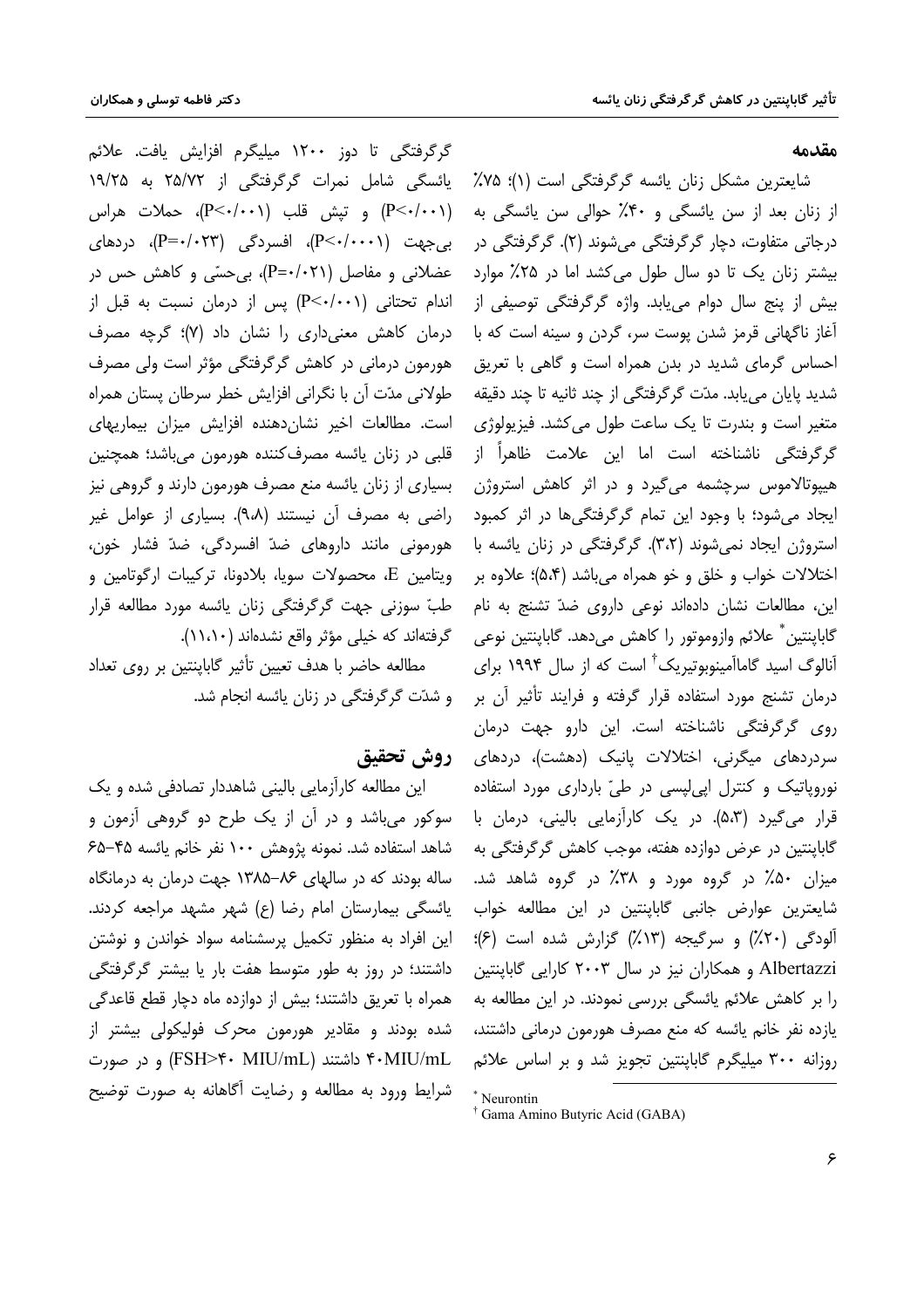کافی در مورد اهداف پژوهش و انتظار پژوهشگر از آنها وارد مطالعه شدند و فرم بازنگری تکمیل گردید.

افراد به طور تصادفی و مساوی در دو گروه (هر گروه ۵۰ نفر) قرار گرفتند و مداخله درمانی انجام شد. گروه اول (آزمون) روزانه ۳۰۰ میلیگرم کیسول گاباینتین و گروه دوم (شاهد) روزانه یک کپسول دارونما که از نظر شکل ظاهری شبیه گاباینتین ولی محتویات داخل آن لاکتوز بود، استفاده کردند؛ این کپسولها سه بار در روز به مدت هشت هفته استفاده شدند. کیسول گاباینتین ابتدا با دوز ۱۰۰ میلیگرم شروع و هر سه روز به مقدار آن افزوده شد تا به ۳۰۰ میلیگرم در روز رسید.

در مورد نحوه پرکردن برگ پادداشت گرگرفتگی، به افراد مورد مطالعه آموزش داده شد و این برگه در تمام مدت شبانه روز در اختیار ایشان بود.

تعداد دفعات گرگرفتگی و شدّت آن در یادداشت روزانه توسط بیمار ثبت گردید. تعداد دفعات گرگرفتگی روزانه به وسیله محاسبه تعداد گرگرفتگی در یک هفته و تقسیم آن بر تعداد روزهای هفته محاسبه شد و شدّت آن از مقیاس Bubble که از ۱ تا ۷، خفیف، متوسط و شدید تقسیم شده و شدّت گرگرفتگی روزانه به وسیله محاسبه شدّت گرگرفتگی در یک هفته و تقسیم آن بر تعداد روزهای هفته محاسبه گردىد.

نمره ترکیبی گرگرفتگی شامل تعداد دفعات و شدّت گرگرفتگی در روز میباشد که در یک نمره ترکیب و محاسبه گردید؛ در پرسشنامه سؤالاتی در مورد ساعات خواب، مشکلات موجود در به خواب رفتن و عوامل ایجادکننده آن قبل و بعد از درمان درج شده بود.

در طيّ مطالعه بيماران هر هفته به منظور بررسي عوارض دارو ویزیت می شدند. بر گههای یادداشت روزانه جمع آوری و عوارض دارو بررسی میشد.

تستھای آزمایشگاهی شامل هورمون محرک فولیکی (FSH)، استروژن، شمارش کامل گلبولهای خونی

(CBC diff)، تعداد پلاکتها، کراتینین سرم و قد و وزن بیماران در شروع مطالعه و سپس هشت هفته بعد اندازهگیری شد.

دادههای جمع آوری شده، با استفاده از روشهای آماری توصیفی شامل جداول، نمودارها و شاخصهای آماری توصیف شدند و به کمک روشهای آماری استنباطی همانند آزمون کای دو، تی و من ویتنی در سطح معنی داری  $P \leq \cdot / \cdot \geq P$  مورد تجزیه و تحلیل قرار گرفتند.

برای مقایسه متغیر کمّی در دو گروه که دارای توزیع نرمال بودند، از آزمون تی و در صورت غیر نرمال بودن توزیع دادهها از آزمون من<u>وی</u>تنی استفاده شد. برای بررسی متغیر کیفی در دو گروه نیز از آزمون کای دو استفاده شد.

تمامی مراحل برآورد حجم نمونه و توان، توصیف و تجزیه و تحلیل اطلاعات توسط نرمافزارهای آماری PASS ۲۰۰۴ و SPSS نگارش ۱۲ صورت گرفت.

### بافتهها

میانگین سنّی افراد مورد مطالعه ۵۰/۸۷±۵۰/۸۷ و در گروه آزمون (گاباینتین) ۵۰/۸۶±۰/۸۲ و در گروه شاهد ۵۰/۸۸<del>۱</del>۰/۸۴ سال بود؛ بر اساس آزمون تي، تفاوت ميانگين سنّی در دو گروه از نظر آماری معنی دار نبود (P=٠/٩٧).

میانگین وزن کلّ افراد ۶۶/۷۶±۶/۷۶ در گروه آزمون ۶۶/۵۸±۲/۳۲ و در گروه شاهد ۲/۴±۶۶/۹۴ کیلوگرم بود؛ این تفاوت از نظر آماری معنی دار نبود (P=٠/٨٧).

میانگین تعداد زایمان در کلّ افراد ۴/۲۰±۰/۳۲، در گروه آزمون ۴/۲±۰/۵ و در گروه شاهد ۴/۲۲±۰/۵ بود  $(P = \cdot / 9V^*)$ 

تعداد گرگرفتگی در روز قبل از درمان در گروه آزمون ۰/۴۴±۰/۶ و در گروه شاهد ۰/۴±۰/۶ بود (۹۶/۰=P). میانگین شدّت گرگرفتگی قبل از درمان در گروه آزمون ۸/۰۸±۰/۴ و در گروه شاهد ۸/۲۶±۰/۲ بود (P=۰/۵۳).

نمره ترکیبی گرگرفتگی در ابتدای مطالعه در گروه آزمون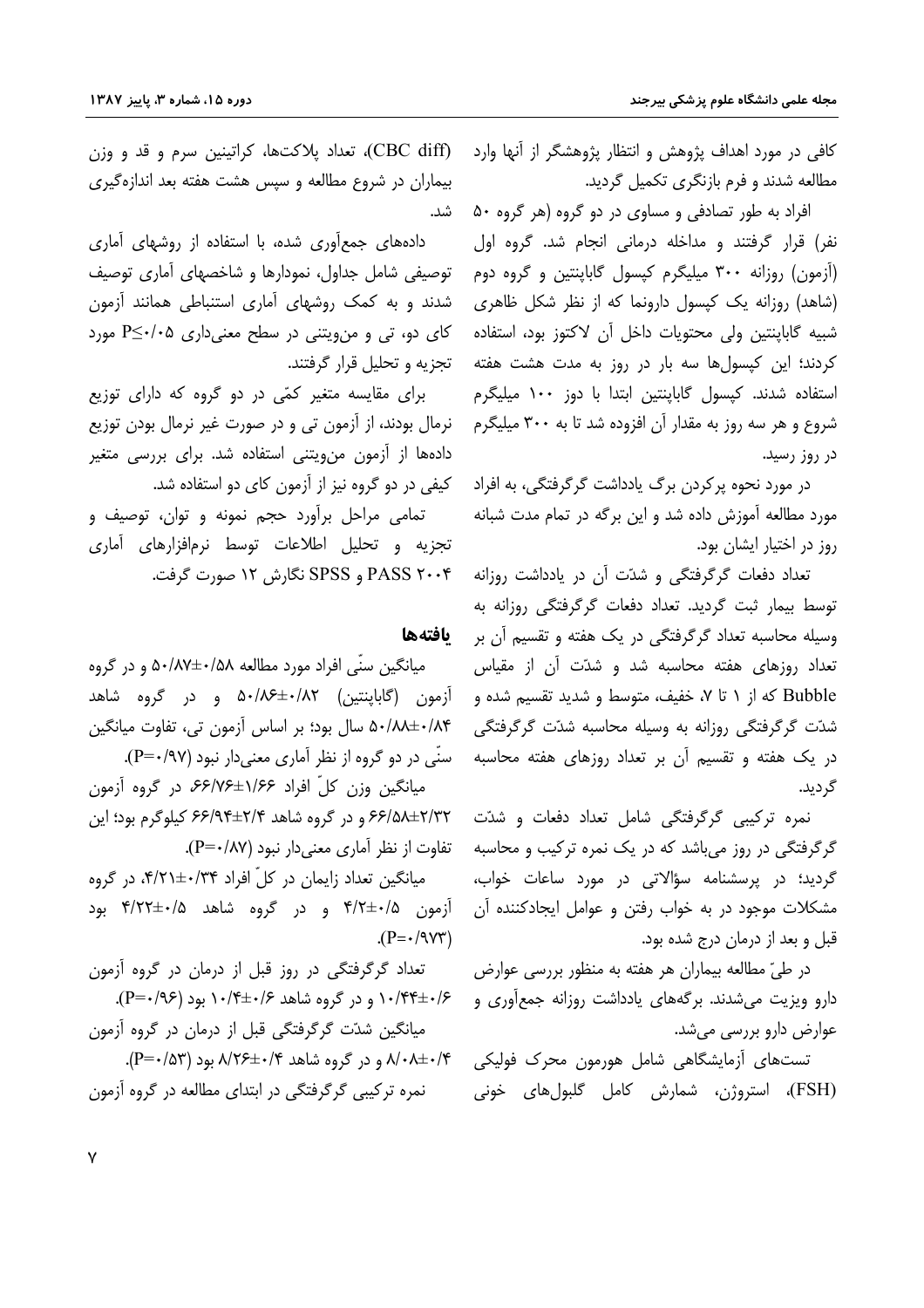۱۸/۵۲±۰/۹۶ و در گروه شاهد ۱۸/۶۸±۰/۹۴ بود (P=٠/٨١٣). در ابتداى مطالعه ساعات خواب در گروه آزمون ۶/۹۶±۰/۳ و در گروه شاهد ۷/۰۸±۰/۲۸ ساعت بود (P=٠/٨). در گروه آزمون ۱۸/۸۴±۲/۵۴ و در گروه شاهد ۱۸/۲۸±۲/۶۴ ماه از سنّ شروع یائسگی گذشته بود (P=٠/۶۶). بین دو گروه از نظر شغل و میزان تحصیلات تفاوت معنی داری مشاهده نشد (P=۱) (جدول ۱ و ۲).

تعداد، شدّت و نمره ترکیبی گرگرفتگی به ترتیب دو، چهار، شش و هشت هفته بعد از درمان در دو گروه تفاوت معنیداری را نشان داد؛ به طوری که هشت هفته بعد از درمان با گاباینتین تعداد و شدّت گرگرفتگی به میزان قابل توجهي نسبت به گروه شاهد كاهش نشان داد.

تعداد گرگرفتگی دو هفته بعد از درمان در گروه آزمون ۹/۰۸±۰/۴۶ و در گروه شاهد ۹/۸±۰/۵۲ و این اختلاف از نظر آماري معنىدار بود (P=۰/۰۴). تعداد گرگرفتگي چهار هفته بعد از درمان در گروه آزمون ۸/۱۶±۸/۱۶ و در گروه شاهد ۹/۵۶±۰/۵۴ و این تفاوت از نظر آماری معنیدار بود  $(P<\cdot/\cdot\cdot)$ 

جدول ١- توزيع فراواني شغل افراد مورد پژوهش به تفکیک گروه درمانی

| شاهد            |       | ازمون                 | گروه  |             |
|-----------------|-------|-----------------------|-------|-------------|
| درصد            | تعداد | درصد                  | تعداد | شغل         |
| ٨٠              | ۴.    | ٧٨                    | ٣٩    | خانەدار     |
| ٢٠              | ۱۰    |                       |       | شاغل        |
| $\chi^2 = -1.5$ |       | $P = \cdot / \lambda$ |       | نتيجه أزمون |

| جدول ۲- توزیع فراوانی تحصیلات افراد مورد پژوهش |  |  |                      |  |  |
|------------------------------------------------|--|--|----------------------|--|--|
|                                                |  |  | به تفکیک گروه درمانی |  |  |

| شاهد             |       | ازمون        |       | گروه           |
|------------------|-------|--------------|-------|----------------|
| درصد             | تعداد | درصد         | تعداد | تحصيلات        |
| ١.               | ۵     | ١.           | ۵     | بی سواد        |
| ۳۶               | ۱۸    | ۳۶           | ۱۸    | ابتدایی        |
| ۳۰               | ۱۵    | ٣٠           | ۱۵    | راهنمایی       |
| ٢۴               | ۱۲    | ٢۴           | ۱۲    | ديپلم و بالاتر |
| $\chi^2 = \cdot$ |       | $P = \Delta$ |       | نتيجه ازمون    |

تعداد گرگرفتگی شش هفته بعد از درمان در گروه آزمون ۶/۷۶±۰/۴ و در گروه شاهد ۹/۴۲±۰/۵۲ و این تفاوت از نظر آماری معنی دار بود (۰۰۱–P<۰).

شدّت گرگرفتگی دو هفته بعد از درمان در گروه آزمون ۷/۲۶±۰/۳۸ و در گروه شاهد ۷/۵۸±۰/۴ بود (۲۶/۰=P).

چهار هفته بعد از درمان، شدّت گرگرفتگی در گروه  $\frac{1}{2}$   $\frac{1}{2}$   $\frac{1}{2}$ و در  $\frac{1}{2}$ دوه شاهد ۶/۱۶۶ و این تفاوت از نظر آماری معنی دار بود (۶۰۰۱-+P).

شش هفته بعد از درمان، شدّت گرگرفتگی در گروه آزمون ۵/۳۶±۰/۳۸ و در گروه شاهد ۷/۷۶±۰/۶۶ و این تفاوت از نظر آماری معنی دار بود (۶۰۰۱-+-P).

تعداد گرگرفتگی هشت هفته بعد از درمان در گروه آزمون ۵/۸۸±۰/۴ و در گروه شاهد ۹/۴±۰/۵۲ و این تفاوت از نظر آماری معنی دار بود (P<۰/۰۰۱) (نمودار ۱).

هشت هفته بعد از درمان شدّت گرگرفتگی در گروه  $\frac{1}{2}$ آزمون ۳/۲۲+ $\frac{1}{2}$ ۹ و در گروه شاهد ۰/۶۶+ $\frac{1}{2}$ ۷/۷۶ و این تفاوت از نظر آماری معنی دار بود (P<٠/٠٠١) (نمودار ٢).

هشت هفته بعد از درمان، نمره ترکیبی گرگرفتگی در گروه آزمون ۱۰/۶<del>۱</del>۰/۶۶ و در گروه شاهد ۱۶/۹۸±۰/۸۴ و این تفاوت از نظر آماری معنی دار بود (P<۰/۰۰۱) (نمودار ۳).

در تحقیق حاضر، هشت هفته بعد از درمان، گروه آزمون ۰۱۲٪ و گروه شاهد ۷۶٪ شبها در اثر گرگرفتگی از خواب بیدار می شدند و این تفاوت از نظر آماری معنی دار بود  $(P = \cdot / \cdot \cdot \cdot )$ 

تعداد ساعات خواب در گروه آزمون ۷/۷۶±۷/۷۶ و در گروه شاهد ۷/۲±۰/۲۶ و این تفاوت از نظر آماری معنی دار بود (P=٠/٠٢) و کیفیت خواب در گروه گاباینتین بهبود ىافت.

در مقایسه تستهای آزمایشگاهی در شروع مطالعه و هشت هفته بعد از درمان تغییرات مختصری ایجاد شده بود ولی از نظر آماری معنی دار نبود.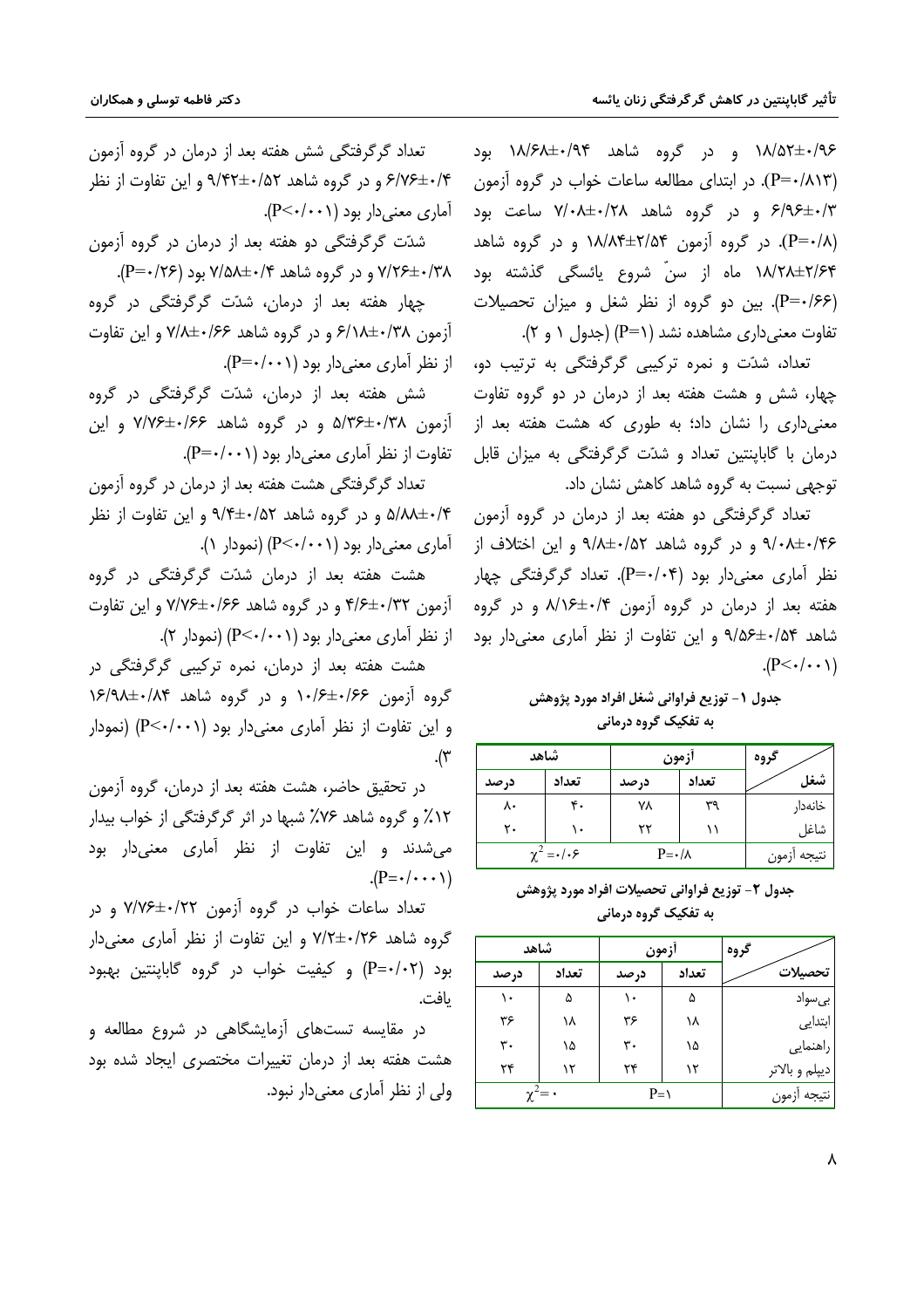

نمودار ۲- مقایسه میانگین شدت گرگرفتگی در دو گروه گاباپنتین و شاهد به تفکیک زمان بررسی



نمودار ۳- مقایسه میانگین نمره ترکیبی در دو گروه گاباپنتین و شاهد به تفکیک ابتدا و انتهای درمان

در بررسی عوارض دارو ۲ نفر (۴٪) از گروه آزمون دچار خواب آلودگی و ۱ نفر (۲٪) دچار عارضه گیجی شده بودند که خفیف بود و با دادن دارو در وعدههای بیشتر از عوارض دارو کاسته شد؛ در گروه شاهد عارضهای دیده نشد.

ىحث

در این مطالعه درمان با گاباینتین با دوز ۳۰۰ میلیگرم در روز سبب کاهش تعداد، شدّت و نمره ترکیبی گرگرفتگی در طیّ درمان شد و این کاهش نسبت به قبل از درمان از نظر آماری معنیدار بود و بیشترین میزان تأثیر هشت هفته بعد از درمان ظاهر شد؛ در حالی که در گروه شاهد درمان با دارونما در تعداد، شدّت و نمره ترکیبی گرگرفتگی نسبت به قبل از درمان تفاوت آماری معنیداری را نشان نداد. در گروه آزمون میزان متوسط تعداد گرگرفتگی ۵۶٪ و نمره ترکیبی گرگرفتگی ۵۰٪ نسبت به قبل از درمان کاهش نشان داد؛ در حالی که در گروه شاهد تفاوت آماری معنیداری مشاهده نشد.

نتايج تحقيق Guttuso در سال ۲۰۰۵ نيز تاييدكننده اين مسأله است که گاباپنتین با دوز ۹۰۰ میلیگرم در روز بهبودی چشمگیری در تعداد دفعات و شدّت گرگرفتگی در طی دوازده هفته درمان در مقایسه با دارونما داشته است. ۴۵٪ تعداد گرگرفتگی و ۵۴٪ نمره ترکیبی گرگرفتگی نسبت به قبل از درمان کاهش داشته است. در مقایسه گروه شاهد ۲۹٪ و (٣٪ به ترتیب کاهش داشته است (P=٠/٠٢ و (P=٠/٠٢)  $\cdot$ () + )

مطالعه Albertazzi و همکاران در سال ۲۰۰۳ با عنوان <sup>"</sup>تاثیر گاباینتین بر کاهش علائم یائسگی در زنان یائسه<sup>»</sup> مصرف روزانه ۳۰۰ میلیگرم گاباینتین که بتدریج بر اساس علائم گرگرفتگی تا دوز ۱۲۰۰ میلیگرم افزایش یافت، باعث کاهش نمرات گرگرفتگی از ۲۵/۷۲ به ۱۹/۲۵ شد. در بابان محققین گاباینتین را به عنوان درمان انتخابی جهت گرگرفتگی در زنانی که منع مصرف هورمون دارند، معرفی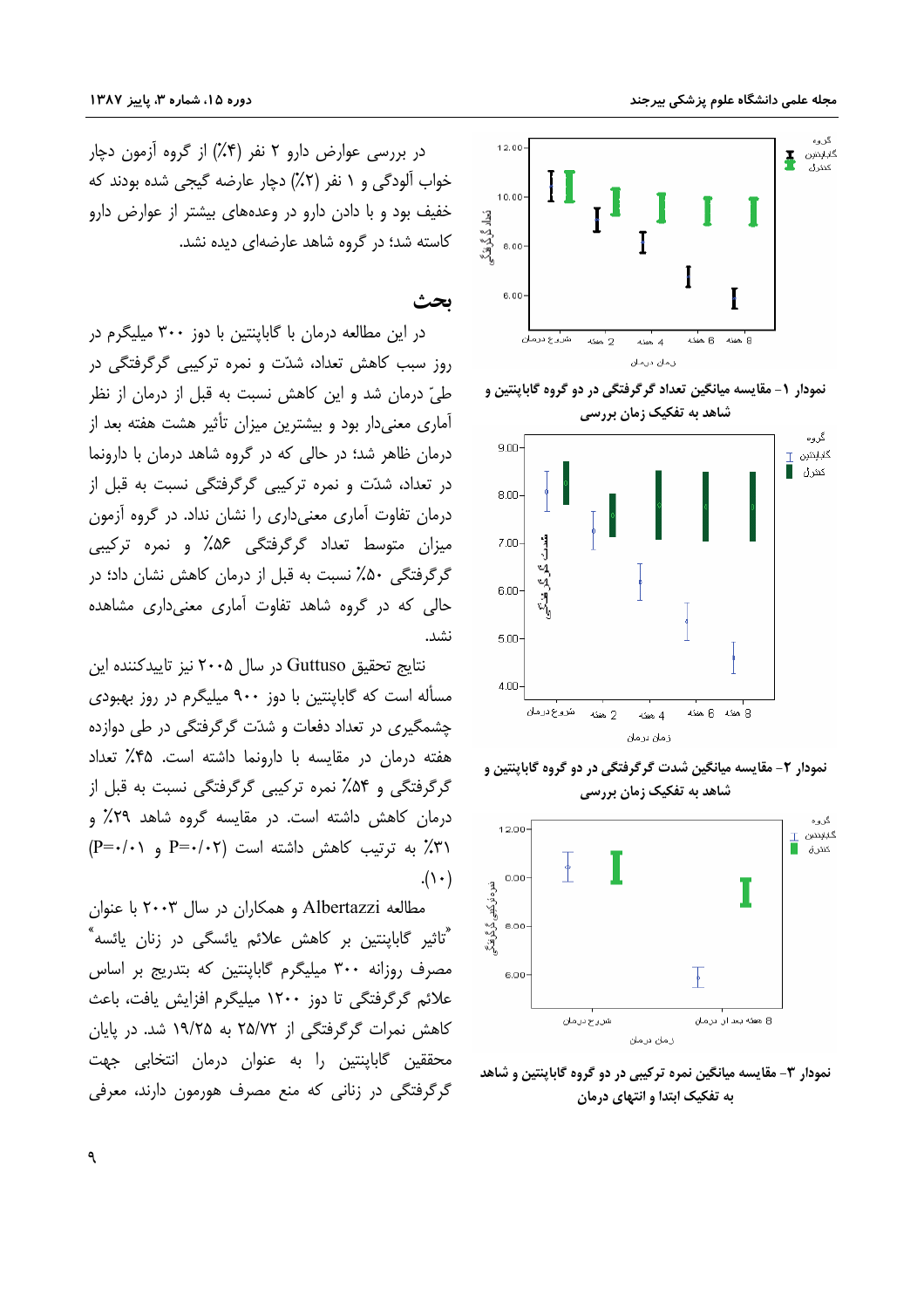کردند (۷). در مطالعه Reddy و همکاران در سال ۲۰۰۶ با عنوان "مقايسه اثرات گاباينتين، استروژن و دارونما در درمان گرگرفتگی<sup>»</sup> ۶۰ خانم یائسه که دچار گرگرفتگی متوسط تا از عوارض دارو کاسته شد. .<br>شدید بودند، در سه گروه مورد بررسی قرار گرفتند. نتایج .<br>مطالعه نشان داد نمره ترکیبی گرگرفتگی دوازده هفته بعد از نتىجە گىرى نتایج مطالعه حاضر نشان داد گاباینتین با دوز کم بهبودی

شروع درمان در گروه گاباینتین ۷۱٪ و در گروه استروژن ۷۲٪ در مقایسه با گروه دارونما کاهش نشان داده است. نمره ترکیبی گرگرفتگی در دو گروه استروژن و گاباپنتین بعد از درمان تفاوت آماری معنیداری نداشت (P=۰/۶۳)؛ محققین در پایان نتیجه گرفتند که گاباینتین به اندازه استروژن در درمان گرگرفتگی مؤثر است (۱۲).

همچنین تعداد ساعات خواب در گروه گاباینتین ۷/۷۶±۰/۲۲ ساعت و در گروه شاهد ۷/۲±۰/۲۶ ساعت بود که تفاوت مشاهده شده در دو گروه از نظر آماری معنیدار (P=٠/٠٢) و کیفیت خواب در گروه گاباینتین بهبود یافته بود.

نتايج تحقيق Nelson و همكاران در سال ۲۰۰۶ نيز با **ه تقديو و تشكو** مطالعه حاضر همخوانی دارد و مصرف گاباپنتین در زنان پائسه انگلیسی موجب کاهش گرگرفتگی و بهبود کیفیت خواب آنها شد (۶).

منابع:

1- Berek JS. Berek & Novak's Gynecology. 14<sup>th</sup> ed. Philadelphia: Williams & Wilkins; 2007. pp: 1325-1327.

2- Speroff L, Fritz MA. Clinical Gynecology Endocrinology and Infertility. 7<sup>th</sup> ed. Philadelphia: Williams & Wilkins: 2005. pp: 621-674.

3- Mayo JL. Natural approach to menopause. Clin Nutr Insights. 2005; 7 (10): 20-29.

کاهش گرگرفتگی انتخاب شود.

قدردانی خود را اعلام مے دارند.

4- Hakimi S, Mohammad Alizadeh S. Survey of Fenugreek in hot flash of menopausal women. Herbal Medicine. 2006;  $5(19): 9-14.$ 

5- Taylor CP, Gee NS, SU TZ. A summary of mechanistic hypothesis of gabapentin pharmacology. Epilepsy Res. 2002; 29: 233-249.

6- Nelson HD, Vesco KK, Haney E, Fu R, Nedrow A, Miller J, et al. Nonhormonal therapies for menopausal hot flashes: systematic review and meta-analysis. JAMA. 2006; 295 (17): 2057-2071.

7- Albertazzi P, Bottazzi M, Purdie DW, Edin Fr. Gabapentin for the management of hotflashes: A case series. Menopause. 2003; 10 (3): 214-217.

8- Kishan JP. Gabapentin may control hotflashes in women with breast cancer. Lancet. 2005; 366: 818-824.

9- Rossouw JE, Anderson GL, Risks and benefits of estrogen plus progestin in healthy postmenopausal women: principal results from the women's health initiative randomized controlled trial. JAMA. 2002; 288: 321-333.

10- Guttuso TJ Jr. Gabapentin's effects no hot flashes and hypothermia. Neurology. 2005; 54: 2161-2163.

11- Gee NS, Brown JP. The novel anticonvulsant drug, gabapentin (Neurontin), binds to the alpha 2 delta sub unit of a calcium channel. J Biol Chem. 2002: 271: 5768-5776.

12- Reddy SY, Warner H, Guttso Jr. Gabapentin, estrogen, and placebo for treating hot flashes: a randomized controlled trial. Obstet Gynecol. 2006: 108 (1): 4-5.

حشمگیری در تعداد دفعات و شدّت گرگرفتگی در عرض

هشت هفته درمان در مقايسه با دارونما داشته است. با كاهش گرگرفتگی کیفیت خواب افراد بھبود یافت. عوارض جانبی

گاباینتین با افزایش تدریجی دارو وعدههای بیشتر کاسته شد و گاباينتين بخوبي تحمل گرديد؛ بنابراين مي توان چنين

نتبحه گرفت که گاباینتین جهت درمان گرگرفتگی دوران

یائسگی مؤثر بوده و می تواند به عنوان یک درمان انتخابی در

این تحقیقاتی با حمایت مالی معاونت پژوهشی دانشگاه

علوم پزشکی مشهد انجام شده است؛ محققین مراتب تشکر و